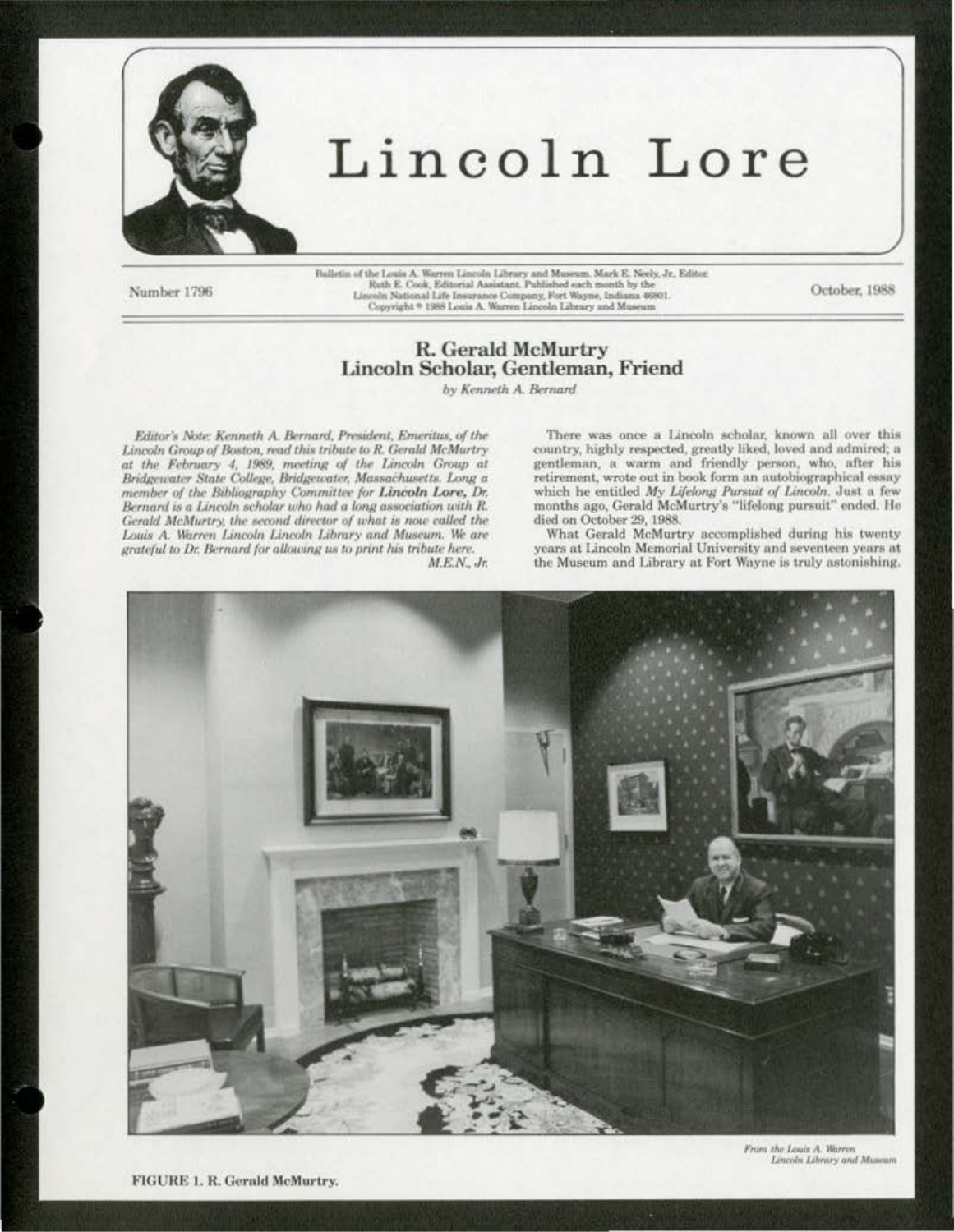Not only were the Lincoln resources at both institutions greatly enriched through his efforts. but on his annual speaking tours audiences everywhere benefitted from his evergrowing reservoir *or* Linrolniana.

But that, of course, is not all. Somehow he found time to write some twenty books and pamphlets and 200 issues of Lincoln *Lore!* 

Consider, for example. the background information that was necessary in the preparation of *one* issue of *Lincoln Lore* (January, 1969) - information on Lincoln letters in 1861 (a sparse year), on coinage during the war years. on the first known publication of the Gettysburg Address in pamphlet form, on who would most likely have finally become President in 1860 if the election had been thrown into the House of Representatives, or who was Joseph Lane? Multiply by 200, and the trails of a lifelong pursuit only *begin* to become apparent!

One of the most fruitful and pleasant aspects of Gerald McMurtry's "pursuit" was his contact with fellow Lincolnians. One might say that he came to know them all, from Dorothy Lamon Teillard and Carl Sandburg to Dr. John Washington and Isaac Diller.

Of one three day trip from Cumberland Gap to Springfield with some twenty-five Lincolnians including Ralph Newman,<br>Carl Schaefer, Frederick H. Meserve, Lester Schriver and Isaac Diller, McMurtry commented: "I could not have been in more distinguished company." Mentioning two members of the party in particular, he continued, "Dr. [F. Lauriston] Bullard in addition to being a very handsome and cultured gentleman with a white goatee was a Pulitzer prize-winning editorial writer. . . . He had written and would write some of the most scholarly monographs to augment the great body of Lincoln literature. On the other hand, Dr. Harry E. Pratt probably excelled all the authorities, living or dead, as to the minute details of Lincoln's life. He was the expert of the experts and besides that one of the best friends that any man would hope to encounter in the fascinating search for the elusive Lincoln.

McMurtry considered 1959 the best year of his career because of the many activities in observance of the Lincoln Sesquicentennial in which he was continually involved. And the climax seems to have been his ten week far Eastern Tour arranged by the Slate Department to spread the word there about Abraham Lincoln. He visited Korea, Taiwan, Hong Kong, Singapore, Thailand, Malaya, and Indonesia, and lectured to 20.000 people in these several countries.

He had been thoroughly briefed on each country by State Department experts, and so was prepared for hostile or unfriendly receptions. In Korea, for instance, he was advised not to emphasize democracy, but to stress Lincoln's success in saving the Union, whereas in Taiwan it was suggested that he avoid the Union theme as Taiwanese had no desire to be united with Communist Chinu.

Chinese liked references to Sun-Yat Sen as an admirer of Lincoln. but in Singapore one student asked if Lincoln would recognize Communist China. Another insisted that slavery still existed in the United States. Indonesians were, perhaps, the least receptive to McMurtry's presence and ideas, but, in contrast, Thailanders were very friendly - perhaps because of the elephants of Civil War times!

There were minor distractions, unusual in American experience, such as dogs wandering on and off the lecture platform, or a pack of rats stampeding across the stage followed at high speed by several cats!

But. all in all, McMurtry enjoyed the experiences involved in the tour, and felt that he had accomplished some good in the realm of good relations between the Asiatic countries and the United States. He proved to be an able diplomat as well

as an effective speaker.<br>In the mid-nineteen eighties, Gerald McMurtry was hospitalized and was forced to slow down, but he did not give up. "I am making a slow but sure recovery," he wrote in Janu'ary, 1986, "my greatest trouble is my stomach's reaction to l3 pills a day. 1 find the best therapy is writing historical articles. I have written three since I came away from the hospital."

The true measure of a man's greatness is not in what he does for himself alone, but what he does to enrich and stimulate

worthwhile and laudable pursuits in others. Gerald McMur· try's life and pursuit of Lincoln have done that for many Lincolnians, and all are thus grateful for his life and achievements.

## *Come Retribution* and Clandestine Activity in the Civil War

*by Sarah McNair \i>smeier* 

Come Retribution: The Confederate Secret Service and the *Assassination of Lincoln* is lovingly and carefully researched: the authors obviously went to great lengths to track down obscure sources and to trace connections between people and documents; and yet, tragically, their book is of little value to historians because the assumptions upon which it is based will not support their arguments. The authors, William A. Tidwell, with James 0. Hall and David Winfred Gaddy, are not professional historians: Tidwell and Gaddy are "career<br>intelligence officers with an interest in history," and Hall is a lawyer who has studied the Lincoln assassination extensively. Their thesis is that John Wilkes Booth was a member of a sophisticated Confederate system of clandestine operations directed by Jefferson Davis. The authors explain that Davis, with other Confederate leaders, began planning to capture Lincoln in 1864 and began to consider assassination in the spring of 1865. By April 14 the situation had changed, but Booth, hampered by poor communication, completed the assassination anyway.

Although Tidwell and Gaddy's experience as intelligence officers might give them some insights into the political and military maneuvers during the Civil War, traditional training in history would have helped them understand how two false assumptions weaken their book. First, they insist that twentieth-century procedures and attitudes can explain nineteenth-century behavior, and, second, they argue that many bits of circumstantial evidence can make a case when there is no conclusive evidence.

The authors' first assumption is essentially ahistoric. For example, Tidwell, Hall and Gaddy assume that nineteenthcentury spying and counter-intelligence had to have been<br>organized and planned in roughly the same way that it is now. organized and planned in roughly the same way that it is now.<br>They admit that "staffs in the era of the Civil War were less well structured and trained [than "staffs nowadays"]," but insist that "there is a logic in technical matters that prevails even if the technical question is not recognized by those affected" (p. 17). As an example, they give the reader two checklists of "questions that should be taken into account in planning almost any operation," and these checklists read as if they were quoted out of a ClA manual. Not only is the language of the checklists anachronistic (referring. for example, to "the military establishment" and "logistical support''). but they address issues nineteenth century leaders did not worry about. For example, one question was "What will be said publicly about various parts of the operation if a public explanation is needed? ... Several explanations may be needed, each for a different audience." This question presupposes an executive staff of people to prepare information for the press. Executive staffs during the Civil War were small and executive contacts with the press were informal: there were no press releases or press conferences, much less "spin doctors." In fact, Tidwell, Hall and Gaddy knew that Lincoln did not control the press because they discuss how Southerners used Northern newspapers to gather information about the Union armies.<br>If the authors' first mistake is in using twentieth-century

sources ahistorically (assuming that twentieth century theories and practices fit the nineteenth century), their second mistake is using nineteenth-century sources ahistorically. In "A Word to the Reader" the authors admit that,

The evidence presented in this book is largely circumstantial Basically, we are trying to tell our story by putting together many small pieces of information. Each item is well documented. . . . This is a tricky game to play, and one can easily misinterpret a given piece of indirect evidence. The strength of the procedure, however, is that if one finds enough items to form a consistent pattern, the outcome does not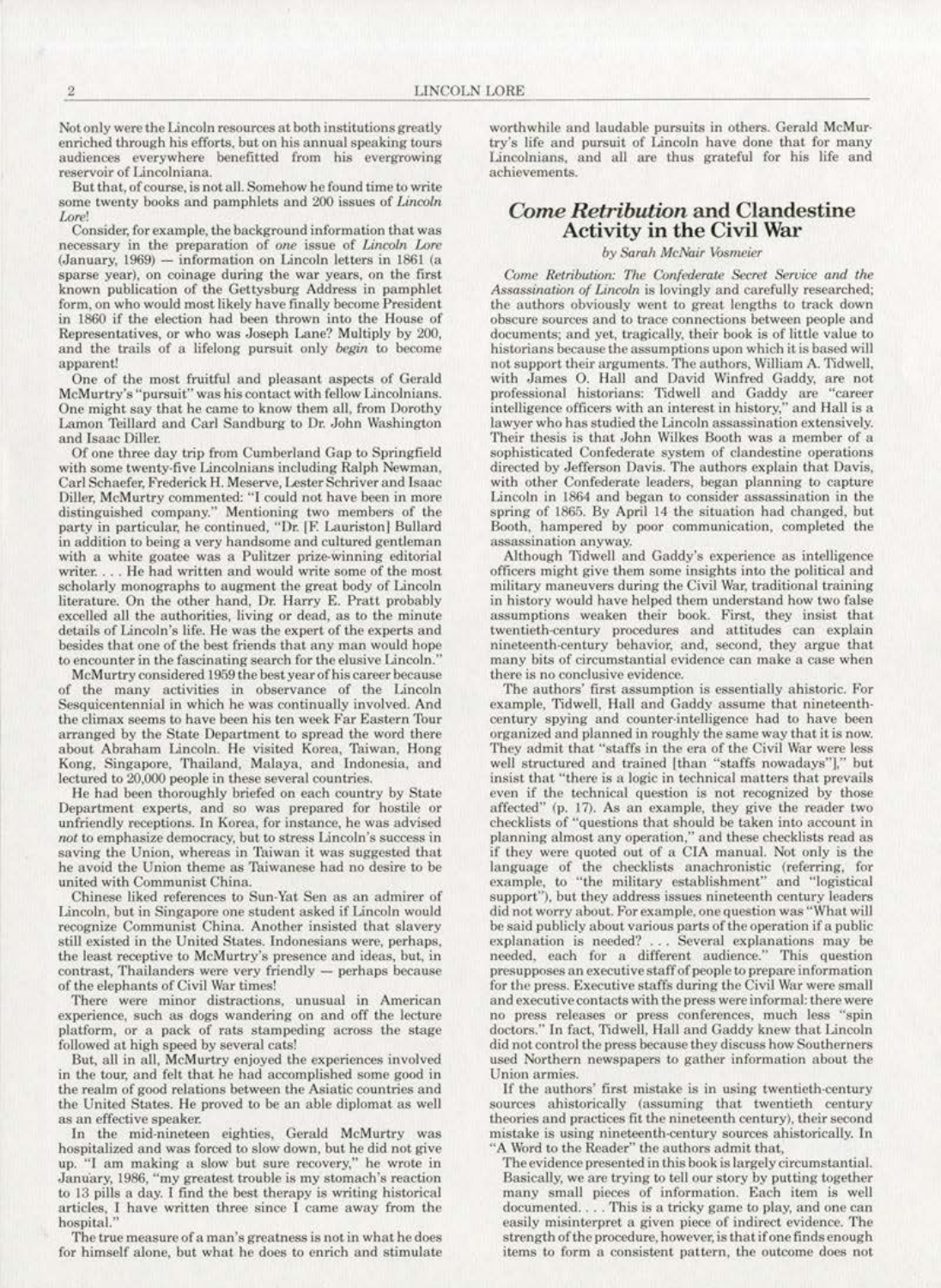

*From the Louis A, Warren*<br>Lincoln Library and Museum

FIGURE 2. Jefferson Davis' staff. Twentieth-century executive staffs are much larger. For example, there were so many people on Ronald Reagan's staff that they were never photographed as a group.

depend on correct interpretation of one or two items but of the overall pattern (p. xiii).

Circumstantial evidence is suggestive, and it is especially helpful because it can focus one's attention on areas where more convincing evidence might be found, but it is not conclusive in law or history.

Tidwell, Hall and Gaddy complain that those who believe that Booth acted alone in killing the president, "develop elaborate rationales to explain why he could have killed a man so obviously great and good," but when they rely on circumstantial evidence, they sometimes have to create circumstantial evidence, they sometimes have to create elaborate rationales of their own to make the evidence fit their arguments. For example, the authors describe two young men's experiences at a "school for clandestine operations" in a resort in Buffalo Springs, Virginia.

While at the resort the brothers were apparently taught how to write reports in the form of personal letters. At least. they both wrote letters to the same nonexistent persons on the same days, a technique used by Confederate agents in other circumstances. Cryptic remarks in the journals suggest that they may also have been taught observation and other techniques of the spy.

One may surmise that the brothers attended a four·week school for clandestine operations. A remote resort would be a suitable place for such a school. (p, 150)

Just because a resort was a suitable place for a spy school does not mean that it *was* a spy school. The authors' explanation for the brothers' writing letters to "nonexistent" people (that they were using a spy technique) is much more elaborate than the obvious one: the correspondents existed but no other evidence is extant to document their existence. Further, examining the cited sources shows that what the authors refer to as "cryptic remarks" about "observation and other techniques of the spy" are (more likely) a young man's bragging about his knowledge of human nature.

What follows is an extended quotation from the diary Tidwell, Hall and Gaddy cite as the source for their "spy school" (from L. C. Baker's *History of the United States Secret* Service, pp. 186-187). Although this quotation does include every entry that could possibly suggest clandestine activity, it does not support the authors' elaborate explanation.

[August] 4th [1863]. Took a long walk in company with Mr.<br>Frank Hobbs, of Md.; talked of dear old Maryland.

5th. Large arrivals; unlimited scope for the study of human nature; to me a look, word, or mere motion of body, hand, or head, will often analyze a person's character; first impressions are often lasting, and generally correct.

6th. Each trying to outwit the other. Grouping of nature.

7th. Wrote to Captain Carlisle, Moseby's Cavalry, and to my friend €. N. Spiller, Atlanta, Ga.

12th. Enjoyed myself by dancing; find very little intellectual conversation; thus far during my visit have not<br>heard a solid subject discussed.

13th. Like a butterfly on the wing, pursuing pleasure.

14th. How various are the classifications of the mind; some appear to be guided by reason, others by a species of brutal instinct.

20th. What a fine place to show a person's breeding. Train up a child, &c., &c.

21st. This day to me is a memorial one, no one can tell my feelings, perhaps the thoughts of another one the same; whether it is a day of folly or happiness, the future will show. My intention was honest, howsoever this affair may terminate; perhaps sympathy was the cause of my action and words. I must say, I do not understand myself in this case. Wrote a long letter to my friend Spiller.

returned to Buffalo; a long walk and confidential talk with her. Having noticed my letter to Mr. Spiller, asked to see it. Miss Merritt had no evil intentions when she made this request. Lhis [ firmly believe; I complied with her wish, as it seemed to be a test of friendship.

23d. Placid as a lake, nothing unusual transpired.

24th. In some young people the milk of human kindness seems long since to have curdled; I would advise a little soda to correct the acidity of their nature. A lady should at all times command her tongue, especially in a public assembly, where a word is an index to intellect and character.

Although the discussion of the MiJburn brothers is a minor part. of the book, the authors make similar elaborate explanations elsewhere. The most significant of these is the section in which they describe how Booth might have been enlisted in a secret plan to capture Lincoln. Booth's name was found on a hotel register on July 26, 1864, along with four other men who listed themselves as being from Canada and Baltimore (places with Confederate activity). To Tidwell, Hall<br>and Gaddy this "had all the earmarks of a conference with an agenda. The inference is that agents of the Confederate apparatus in Canada had a need to discuss something with Booth. Capturing Lincoln? . . . "This inference "becomes even stronger'' to the authors when they could not find records of the four men in the cities they gave as their addresses. "Thus the names appear to be aliases" (p. 263). A much less elaborate explanation would be that these men had no permanent address, and therefore were never documented as Jiving in the cities they gave as their most recent address. In fact, like Booth, they might have been actors — who would not be likely to stay in one town long enough to leave a record of their having lived there.

There is some useful research in *Come Retribution*. The authors have been especially diligent in tracing the relationships between Confederate sympathizers, and yet even this useful research is hidden in a text that is poorly indexed. One can certainly admire the authors for what must have been a labor of love, but most historians and Lincoln buffs will be disappointed in this book.